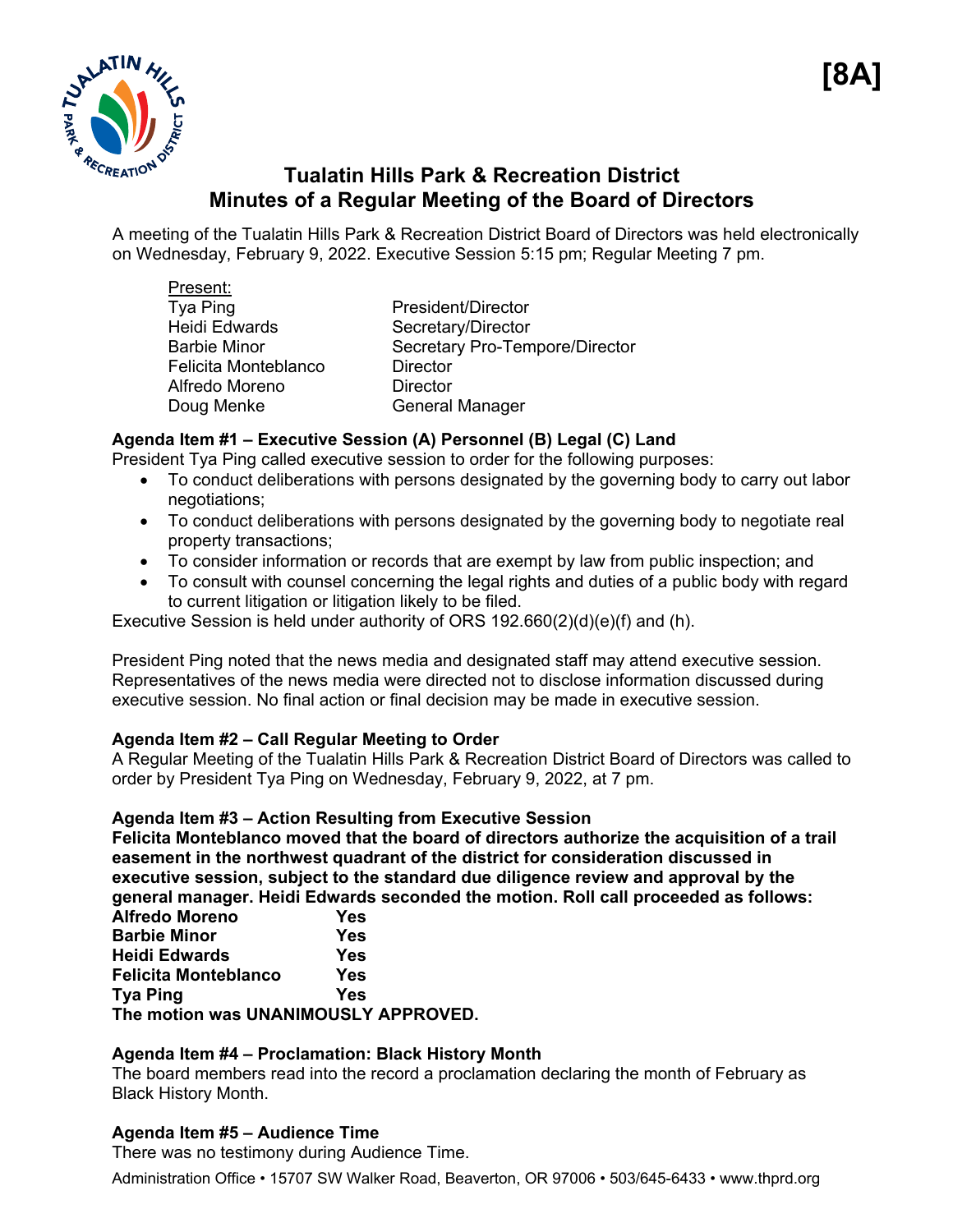## **Agenda Item #6 – Board Time**

## **A. Review Parking Lot Items**

President Ping opened the floor for discussion regarding the board's "Parking Lot" provided this evening as a handout, a copy of which was entered into the record. The Parking Lot is a list of ideas or suggestions that board members would like to be further considered. Currently, there are ten items in the Parking Lot:

- Child care/afterschool programming expansion
- More pickleball lines
- Permanent moveable pickleball courts
- Trial Spanish-only preschool kid activity/class
- More trees in open spaces
- Child care for all
- Board support of Beaverton School District bond measure
- Explore building and development code changes to support environmental protections
- Explore ways to amplify/support the Crown Act
- Bee City

General Manager Doug Menke provided background information regarding the Parking Lot process, noting that staff is seeking whether there is a board consensus to further evaluate any of the items submitted. If so, district staff would return to the board at a future date with additional information, after which the board would determine whether to move forward with the concept based on the staff research and recommendation, including how the concept can be accommodated financially if a budgetary impact exists.

Board discussion occurred on each Parking Lot submission as follows:

Child care/afterschool programming expansion

 $\checkmark$  General Manager Doug Menke noted that this topic is an active discussion item with the City of Beaverton, Washington County and Beaverton School District. The concept is moving forward, and updates will be provided to the board as they become available.

More pickleball lines & permanent moveable pickleball courts

- $\checkmark$  President Ping provided information regarding this submission, noting that she would like to see more pickleball lines drawn on our existing tennis courts as well as more moveable pickleball nets, like what used to be provided at the multi-sport court at Cedar Hills Park. She has noticed that the only people using the Cedar Hills Park sport court for pickleball are those who can afford to purchase their own nets, creating an access issue.
- $\checkmark$  General Manager Doug Menke replied that district staff would be happy to research these suggestions further and described issues with the pickleball nets going missing.

## Trial Spanish-only preschool kid activity/class

- $\checkmark$  President Ping provided information regarding this submission, noting that as the district begins to rebuild its programming after the pandemic, she would like to see an opportunity for Spanish-only programming, such as introductory art or music classes, in order to increase the diversity of our staff as well as to provide more opportunities for the community. Classes could be marketed at Centro de Bienvenida to gauge interest and grow the programming from there.
- $\checkmark$  Alfredo Moreno stated that he is fully supportive of increasing the district's program offerings that result in more community members using our services and providing an access point to all the district has to offer. He wonders how we would consider marketing these programs, especially if they are culturally specific, and how to ensure that the types of programs being offered are the types of programs that are desired.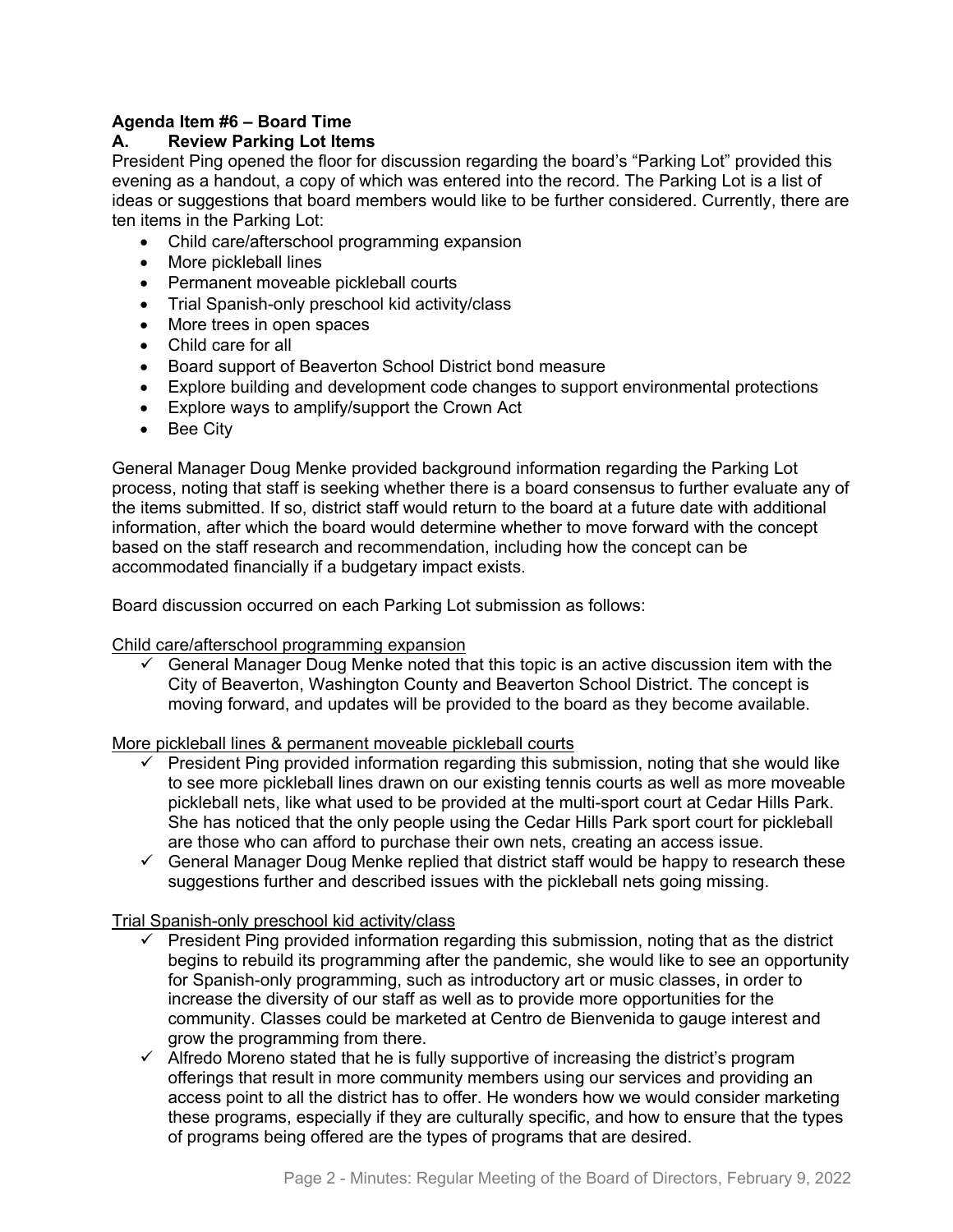$\checkmark$  Heidi Edwards described the concept of partnering with culturally specific organizations in hosting programs at their locations, with THPRD going out to the community versus expecting them to come to us. This could also potentially encourage participants to eventually engage more with the district at district facilities.

#### More trees in open spaces

 $\checkmark$  President Ping provided information regarding this submission, noting that the district has some open spaces that seem not to be readily used that could accommodate more trees, such as around the splash pads at Cedar Hills Park and Timberland. Planting more trees has many benefits, including environmental and offering shade to park users.

#### Child care for all

 $\checkmark$  Barbie Minor noted that this is her submission and that it is sufficiently addressed via the first item: Child care/afterschool programming expansion.

## Board support of Beaverton School District bond measure

- Barbie provided information regarding this submission, noting that the Beaverton School District is expected to have a bond measure before voters at the May election. She would like the board to consider endorsing this measure as the school district is a great partner to THPRD and our service areas overlap.
- $\checkmark$  General Manager Doug Menke explained that if there is a consensus of the board, this item can be easily managed. He noted that, as a public agency, it is the board's prerogative whether to support and endorse a measure, but public resources cannot be used in the process. He suggested that the board reach out to the appropriate party to secure a template of endorsement for placement on the board's next consent agenda.

## Explore building and development code changes to support environmental protections

- Barbie provided information regarding this submission, and referenced the public testimony received by the board at their January meeting regarding a gas station development proposed adjacent to THPRD's Rock Creek Greenway. She noted that although this project appears to be adhering to current codes, she questions whether the codes in their current form are the best for the environment and asks if this is an area the board would like to advocate for code changes in relation to additional environmental protections.
- $\checkmark$  General Manager Doug Menke commented that this could be addressed statewide as well as locally through the county. He requested the opportunity for district staff to further evaluate what the process might look like and the staff resources that would be needed.
- $\checkmark$  Alfredo noted that before the district begins advocating for code changes, he would like to better understand the opinion of the community at-large for that area regarding a new gas station. President Ping clarified that a code change wouldn't be specific to this location only, it would apply everywhere. Alfredo agreed, adding that he wants to ensure that the district wouldn't be going into this process in order to address only one specific area.
- $\checkmark$  President Ping questioned whether THPRD should be the organization spearheading these types of changes versus playing a supportive role for changes under consideration.

## Explore ways to amplify/support the Crown Act

- Barbie provided information regarding this submission, noting that the Crown Act is a national movement to regulate racially-based hair discrimination. Nineteen states have signed on, including Oregon. She would like to better understand whether the district can be more explicit in our hiring and recruiting practices in letting the community know that THPRD won't discriminate based on hair style.
- $\checkmark$  General Manager Doug Menke noted that district staff would be happy to report back to the board regarding our current practices and protections in this area.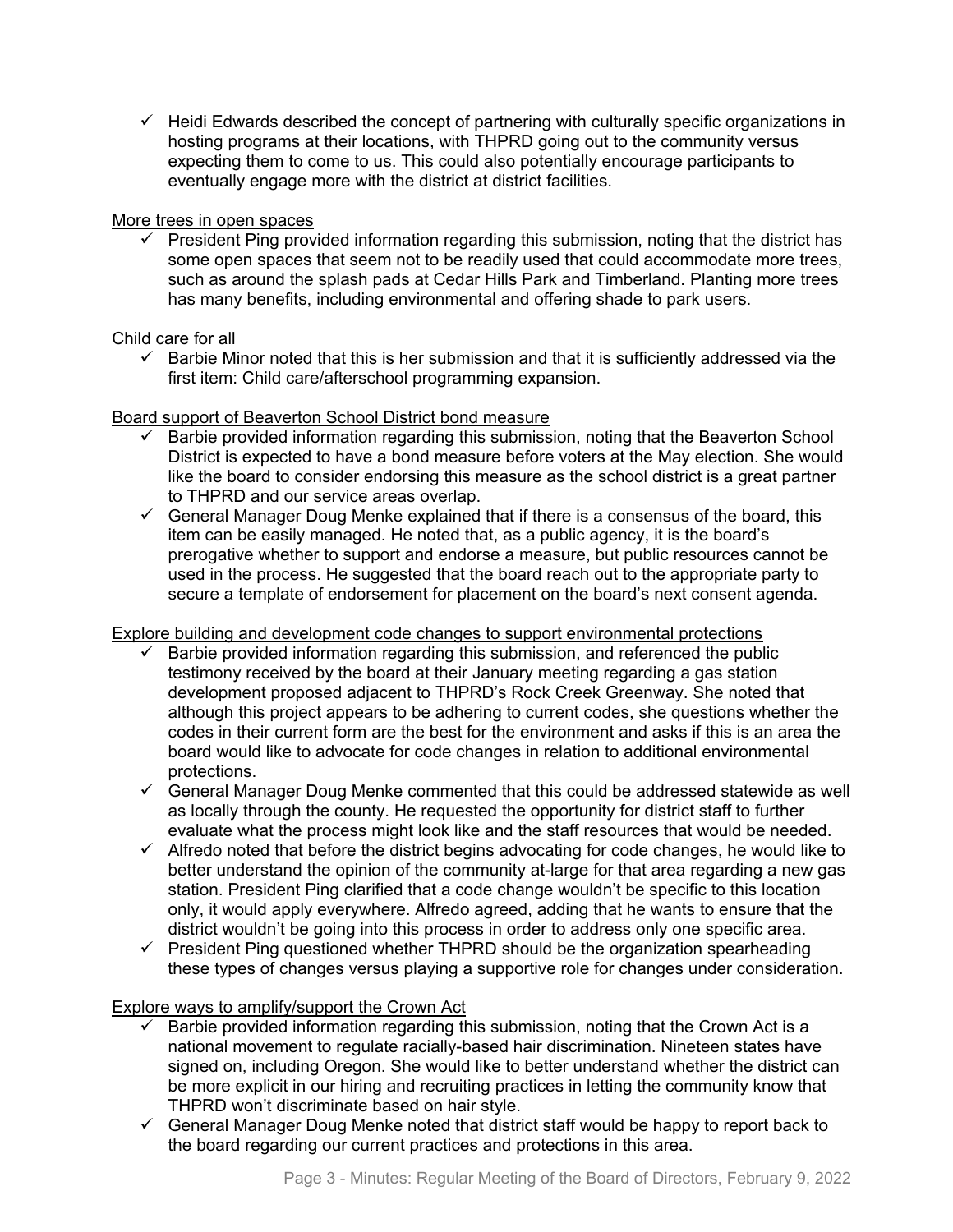$\checkmark$  Felicita Monteblanco commented that she is interested in hearing what the district is doing now in order to be in compliance, and exploring whether there is more to be done in reflection of the district's values.

## Bee City

- $\checkmark$  Barbie provided information regarding this submission, noting that although she doesn't know the extent of work that this designation would require, she would like to explore how the district can become more active in supporting pollinators, such as through the support of legislation limiting pesticide use and/or other protections.
- $\checkmark$  General Manager Doug Menke noted that district staff would be happy to report back to the board regarding our current efforts in supporting pollinators and learning whether more is desired by the board.

Felicita observed that many of these submissions appear to be policy issues and she wonders if they could be addressed collectively through allocating more resources toward the district's legislative efforts. For example, as legislative issues arise that speak to the district's values, additional resources could empower the district's lobbyists to draft and submit letters on the board's behalf and to be more proactive in general. This board is very engaged and has room to grow in the ways it can support its community and broaden its reach through legislative efforts. Securing the American Rescue Plan Act funds this past year was a great example of the results of such efforts.

- $\checkmark$  General Manager Doug Menke noted that if this is of interest to the board, district staff can explore what additional resources might be warranted.
- $\checkmark$  Barbie expressed agreement, noting that this is an insightful way to actualize the district's ability to more directly speak into policy and engage at the upstream level.

Heidi commented that some of these submissions could also fall under the purview of our advisory committees and she wonders if those committees might be a good resource to further research and vet some of these ideas. The committees also have grant funds available to them that could be a resource for improvements such as those related to pickleball.

 $\checkmark$  General Manager Doug Menke expressed agreement, noting that if it is the consensus of the board, the committees' feedback could be part of the information brought back to the board. He also referenced a discussion with President Ping regarding a proposed work session on the topic of park development that would provide a detailed overview of the process and all of the steps the district goes through to get from vacant land to developed park site. This work session could help inform several of these submissions.

Heidi referenced previous discussions by the Nature & Trails Advisory Committee on the topic of pollinators and what recommendations that committee may have for the district.

General Manager Doug Menke commented that there is already work being done in a lot of these areas and reporting that information back to the board will be helpful. A program development work session would also be helpful, as would a work session on code changes. After this additional, in-depth information has been provided, the board can then start targeting in on the specific focus areas to further pursue.

## **B. Committee Liaisons Updates**

Heidi Edwards provided the following updates and comments during board time:

• Recently visited Tualatin Hills Nature Park and observed the ongoing Clean Water Services sewer project taking place in the park. The signage was informative, and the area was kept as clear as possible. She thanked the district staff involved in this project.

Barbie Minor provided the following updates and comments during board time:

• Attended the most recent Programs & Events Advisory Committee meeting, during which the committee welcomed its newest members and received updates on the topics of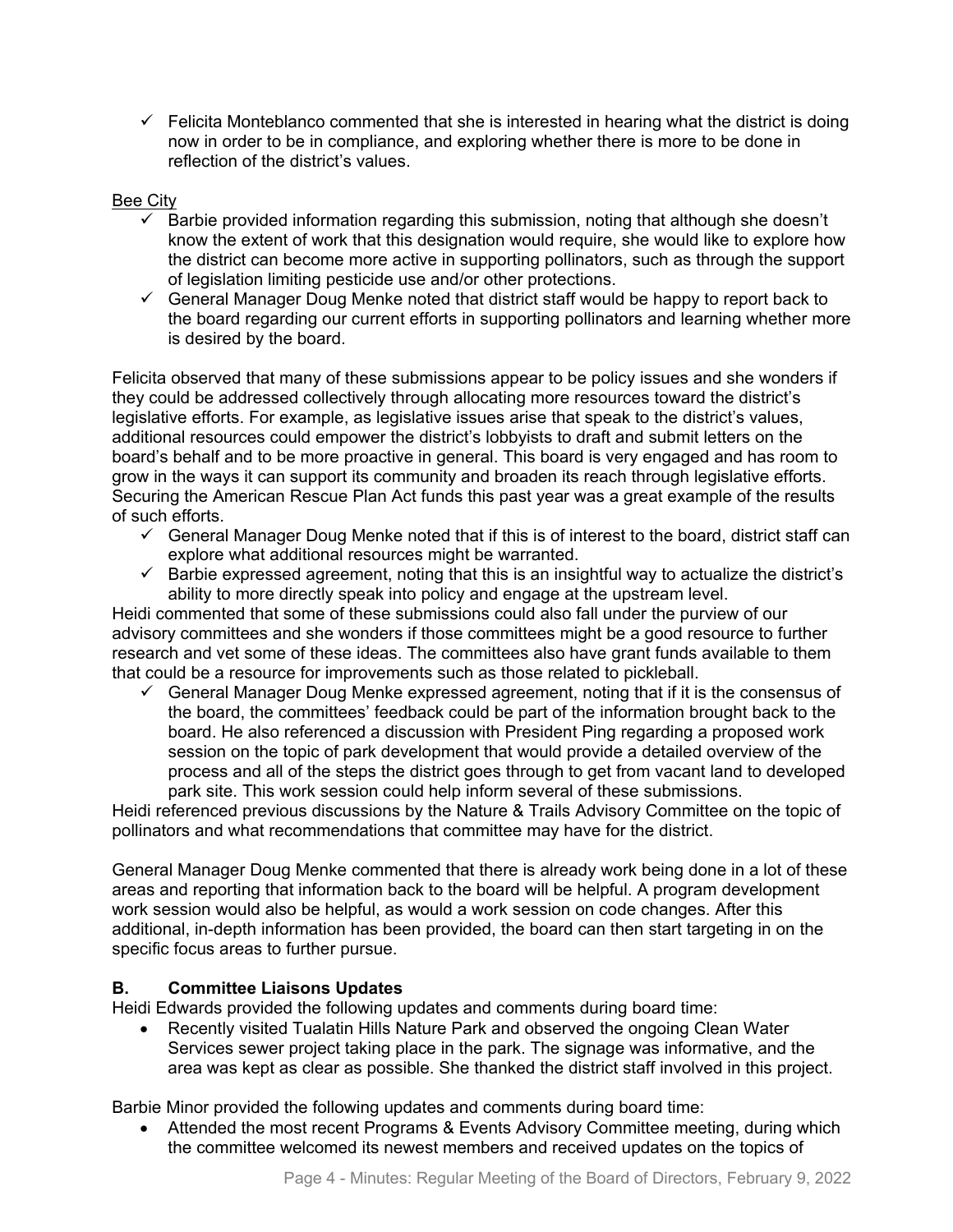preschool and child care programming and the district's financial aid policy. The committee will be discussing summer programming and events next.

Felicita Monteblanco provided the following updates and comments during board time:

- Attended the most recent Nature & Trails Advisory Committee meeting, during which the committee welcomed its newest members. The committee will be discussing its goals at their next meeting.
- Forwarded the latest Preschool for All PowerPoint presentation to the board members for their information and review.

Alfredo Moreno provided the following updates and comments during board time:

• Expressed gratitude for the work of Eileen Kravetz, Executive Director for the Tualatin Hills Park Foundation.

#### **Agenda Item #7 – Consent Agenda**

**Barbie Minor moved that the board of directors approve consent agenda items (A) Minutes of January 12, 2022 Regular Board Meeting, (B) Monthly Bills, (C) Monthly Financial Statement, (D) Addendum to the Employment Agreement for the District General Manager, and (E) Resolution Authorizing Application to Local Government Grant Program. Heidi Edwards seconded the motion. Roll call proceeded as follows:** 

| <b>Alfredo Moreno</b>                | Yes |
|--------------------------------------|-----|
| <b>Felicita Monteblanco</b>          | Yes |
| <b>Heidi Edwards</b>                 | Yes |
| <b>Barbie Minor</b>                  | Yes |
| <b>Tya Ping</b>                      | Yes |
| The motion was UNANIMOUSLY APPROVED. |     |

## **Agenda Item #8 – Unfinished Business**

## **A. General Manager's Report**

The following presentation was provided as listed within the General Manager's Report included in the board of directors' information packet:

- Financial Aid Policy
	- $\circ$  Juan Caez, financial aid specialist, shared recent updates the district has made to the financial aid policy, via a PowerPoint presentation, a copy of which was entered into the record.

Doug and the presenters offered to answer any questions the board may have.

The board members expressed appreciation for this work and thanked Juan for the informative presentation.

#### **Agenda Item #9 – New Business**

## **A. 2022 Legislative Platform & Update**

Aisha Panas, Park Services director, provided a brief update regarding the district's efforts in securing American Rescue Plan Act funding for three permanent restroom structures, noting that the paperwork has been submitted and the grant funds are anticipated soon. She introduced Kylie Grunow, state legislative consultant for the district, to provide an overview of the district's topic areas for the 2022 legislative short session via a PowerPoint presentation, a copy of which was entered into the record, and which included the following position statements proposed to guide the district's advocacy efforts:

- Local Agency Control & Authority
	- $\circ$  Maintain local agency control and authority to implement statewide policies within the context of agency and community needs.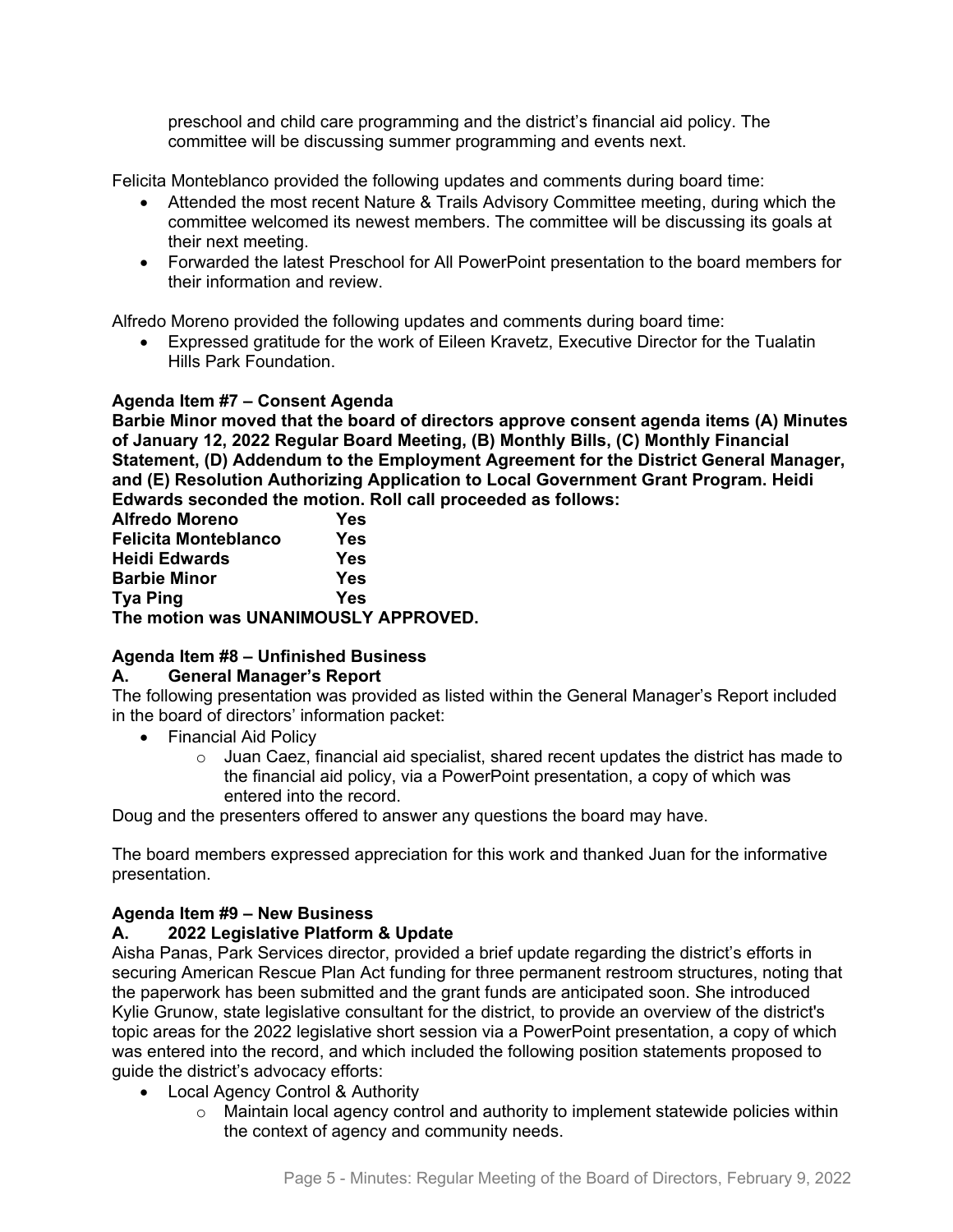- o Request careful consideration of the full impact of mandates on park and recreation agencies and services, especially unfunded mandates.
- Systems Development Charges (SDCs)
	- o THPRD proactively seeks to address our region's need for affordable housing through locally-designed efforts that apply to all cost impacts.
	- o Building upon tools and policies developed by THPRD, maintain local agency autonomy on policy decisions regarding local SDC resources.
	- o Preserve ability to utilize SDCs to ensure that new growth is financially selfsustaining.
	- o Support efforts to secure state funding of infrastructure.
- COVID-19 Relief
	- o Ensure that special districts, like THPRD, can participate in federal funding opportunities related to COVID-19.
	- $\circ$  Underscore the critical need for financial relief to special districts that have experienced unforeseen expenditures, decrease in revenue, or both, as a result of the COVID-19 health crisis.
- Funding
	- $\circ$  State and federal funding to support THPRD efforts to deliver child care and preschool programs.
	- $\circ$  State funding for parks & recreation and trails, including the preservation and enhancement of funding levels for Local Government Grant, state parks & recreation department, and other programs; as well as prioritizing parks & recreation in funding decisions by Connect Oregon and maintain ownership of decision-making.
	- o Federal funding opportunities available through the Infrastructure Investment & Jobs Act and for climate resilience planning.

Kylie also provided a high-level overview of bills, themes, and trends observed during the first days of the short session, and offered to answer any questions the board may have.

Felicita Monteblanco referenced the legislator meet-and-greet hosted by the district a few years ago and suggested that consideration be given to hosting another such event later this year in order to continue building these relationships prior to next year's long session. She may wish to add this concept to the board's Parking Lot.

Felicita asked if there are opportunities for the district within the Governor's workforce plan.

 $\checkmark$  Kylie replied that she will provide some additional information on this topic within the bill report that will be forwarded to the board after this evening's meeting.

Heidi Edwards referenced the potential for THPRD to benefit from increased funding of AmeriCorps in Oregon in further instituting our internships and volunteer services. She volunteered to assist in seeking out and evaluating these opportunities.

 $\checkmark$  Kylie replied that this is helpful information and that she appreciates any leads from the board and staff regarding potential funding resources for her to look into.

Felicita inquired about the timelines and steps to consider should the board wish to do something more proactive for next year's long session.

 $\checkmark$  Kylie replied that the deadline for bill concepts to be given to the legislative council to draft is generally sometime in mid-November. There are legislative days in September that provide a good opportunity for informational sessions to present the issue. If there is particular legislation or an idea that the board wishes to work on proactively, discussions should begin after the short session concludes in order to put a strong proposal together and secure partners over the summer. The concept would then be shopped to our legislators in order to head into September with a strong, fairly well-drafted proposal.